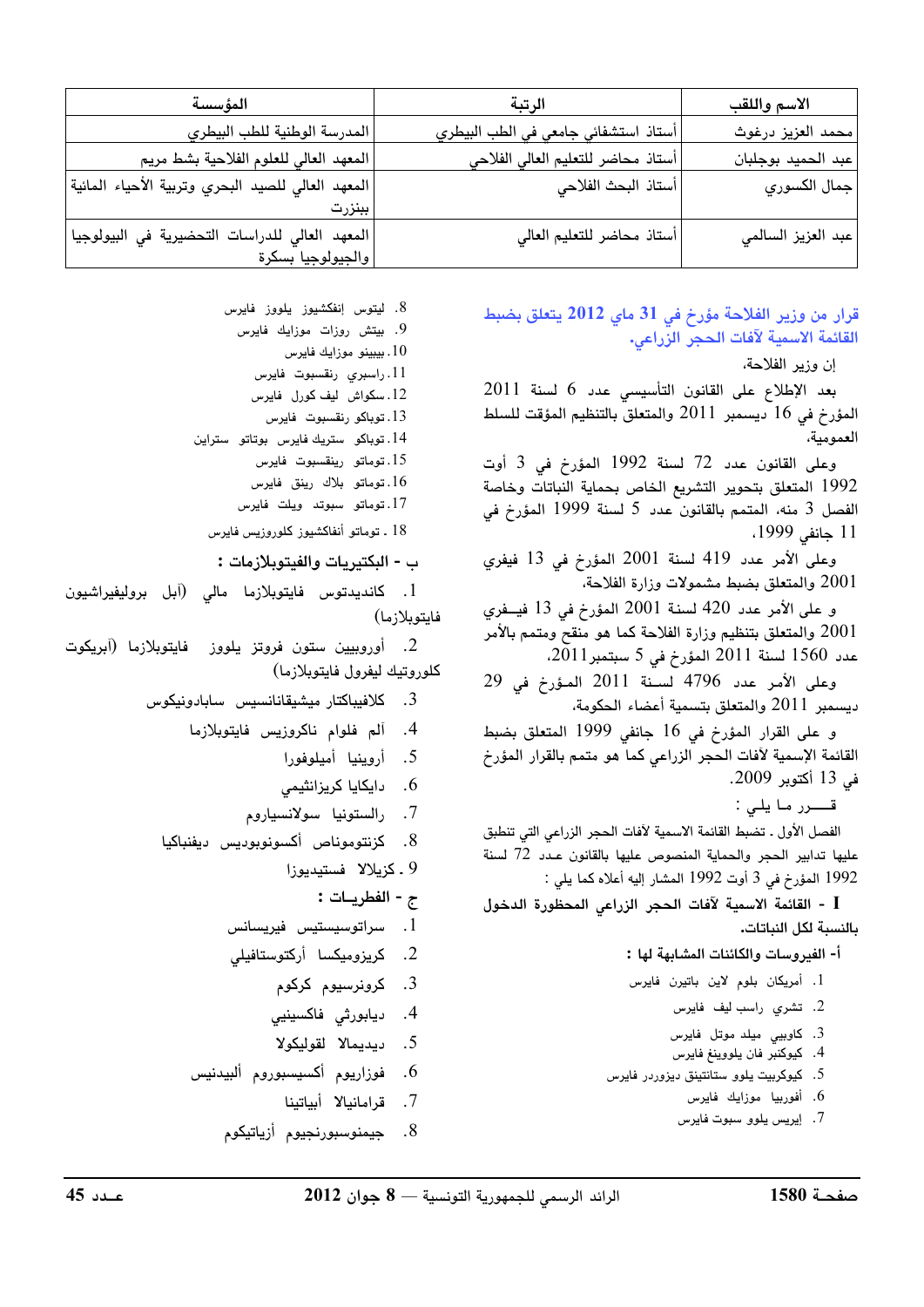9. جيمنوسبورنجيوم كلافيباس ا. جيمنوسبورنجيوم قلوبوزوم  $10$ .<br>11. جيمنوسبورنجيوم جونيبري-فرجينياني 12. هماسبورا لونجيسيما . انونوتوس وارب .<br>14. مىلمىسەرا فارلوپ 15. میلمبسورا میدوزا 16. مونيلينيا فروكتيكولا 17 . میکوسفاریلا - لریسے - لیتولیبیس .<br>18. مىكەسفىلا بويولوروم 19. أفيوستوما واجينيري .<br>20. فيالوفورا قريقاطا .<br>21. فلوستركتا صوليتاريا 22. فيماتوتريكوسييس أمنيفورا 23. فيتفتورا سيناموم*ي* .<br>24. بوكسينيا بيتاريانا 25. تیکافورا سولانی .<br>26. تىلاسىا أندىكا ن- النيماتودات : . بورسافیلنکوس کزلوفیلوس .<br>2. دېتىلنكەس دستروكتور B OR9 B .3 4. لنحدوروس س ب ب 5. مىلەيدە چىن س ب ب 6. ناكوبوس أبيرانس 7. براتيلنكوس س ب ب 8. ردوفولوس ستروفيلوس 9. ردوفولوس سيميليس ، و تيلانكولوس ، بنيفورميس ،  $10$ 11 . كزفينيما س ب ب هـ - الحشرات والأكاروسات بجميع أطوار نموها : 1. أكلب بس قلوف انا 2. أكليوس فلريانا 3. أماوروميزا ماكولوزا 4. أنويلوفورا كينانزيس

5. أنويلوفورا ملازياكا

- 7. كىمزىنا نىيونانسىس
- 8. كونوټراكيلوس نينوفار
	- 9. سيديا انوبيناتا
	- .<br>10. سىدىل مەلىستا
	- .<br>11. سىدىل ياكارد*ى*
	- .<br>12. سىدىل يومنىغورا
	- .<br>13. بىلەرقىكا بارسەي
- .<br>14. دياد وتيكا أندسيميونكتاتا أندسيميونكتاتا
	- .<br>15. ديادوتيكا أندسيميونكتاتا هواردي
		- . ديار وتيكا فرجيفرا فرجيفرا
			- 17. دروزوفیلا سوزوکیی
			- 18. ایکوریستوپ<sub>ا</sub>س آساریلا
				- 19 . أىت بكس كوكوماريس
					- .<br>20. أت يكس توباريس
			- 21. فرنكلينيالا أكسيدنتاليس
				- .<br>22. ھالىوتىس زيا
				- .<br>23. هيفنتريا كونايا
			- .<br>24. لېيتنوټارسا دېسىملىنىاتا
			- .<br>25. لديومنا هويدوبرانسيس
				- .<br>26. لديومذا ساتيفاي
					- .<br>27. لديومزا داسيكا
			- .<br>28. ليسترونوتوس بوناريانسيس
				- .<br>29. متاكالفا يروينوزا
				- . مونوكاموس س ب ب  $30$
				- . ماندوس كرودوس  $31\,$ 
					- 32. أبوقونا ساكاري
					- 33. بوبيليا جابونيكا
				- .<br>34. دامنوت بياس س ب ب
					- .<br>35. ياسىندىزيا أركون
				- .<br>36. سىودەپتىرا لايدىلغا
				- 37. سبودېتيرا <mark>فروجيبا</mark>ردا
					- 38. سبودبتيرا ليتورا
				- 39. فصيلة التفريتيدات مثل :
				- .<br>1.39 أناسترىفا فراتركملوس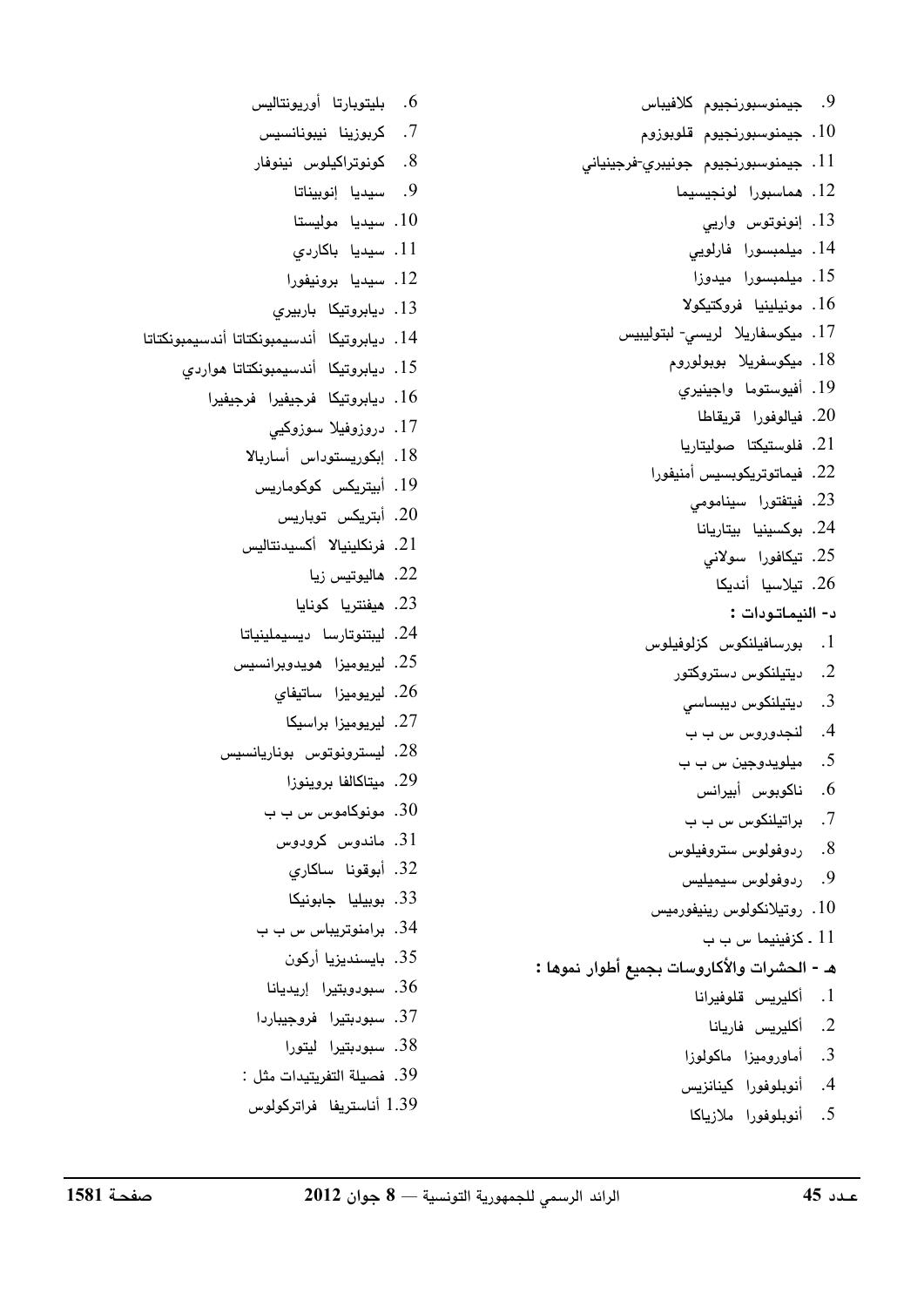2.39 أنست بفا له دانس 3.39 أنست بفا أويليكوا 4.39 أنستريفا ميوسيانسا 5.39 أنست بفا ديستنكتا بكتروسيرا كرامبولاي  $6.39$ 7.39 یکتاوسدا کارب 8.39 بكتروسيرا كوكوربيتي 9.39 بكتروسيرا دورساليس .<br>10.39 یکتروسدا کاندیانسیس 11.39 بكتروسيرا ميناكس 12.39 بكتروسيرا أكسيبتاليس 13.39 یکتاوسدا باباب 14.39 بكتروسيرا فليبنانسيس .<br>15.39 يكتروسيدا بيديفوليا*ي*  $16.39$  یکته $\mu$  تا بونی 17.39 بكتروسيرا تسونيونيس 18.39 بكتروسيرا زوناتا 19.39 بكتروسيرا إنفادانس سداتیتیس کوزیرا  $20.39$ 

- 21.39 سىراتىتىس كوينارى<u>ي</u>ا 22.39 سيراتيتيس روزا 23.39 داكوس سيلياتوس 24.39 أوفرانتا جابونيكا 25.39 راقولتيس سنقولاتا 26.39 راقولتيس سيرازي 27.39 راقولتيس كومبليتا 28.39 راقولتيس فاوستا اقولتيس انديفيرانس (نس) 30.39 راقولتيس مانداكس 31.39 راقولتيس بومونيلا ر اقولتىس رېيىگو**لا** (32.39 33.39 راقولتيس سوأفيس 40. رانكوفوروس فروجينيوس .<br>41. ترىس*ى* يالم .<br>42. ترديترومبا سيانسيانس .<br>1- النياتات الطفيلية : . الهالوك  $1$ 
	- 2. الحامول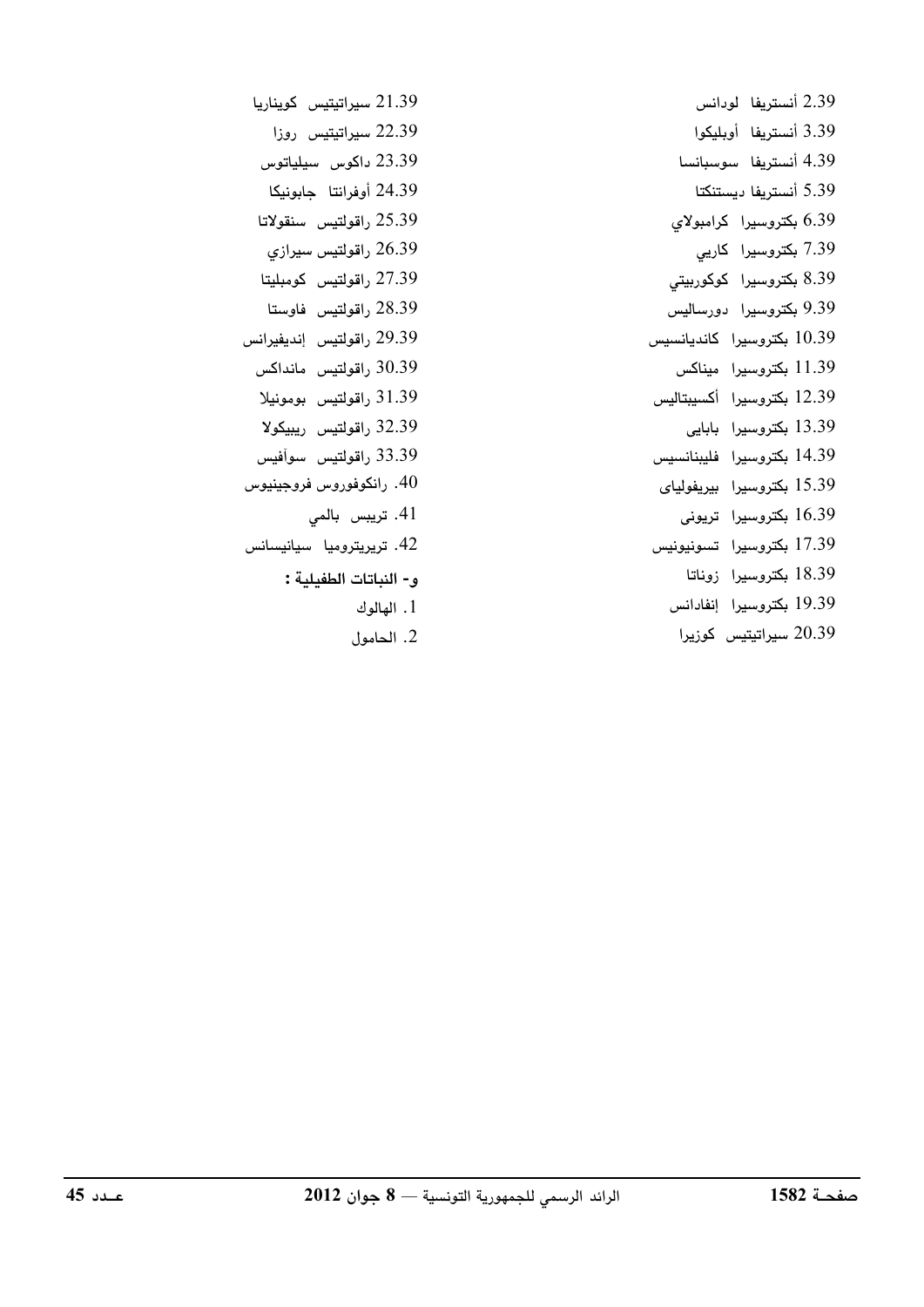II - القائمة الاسمية لآفات الحجر الزراعي محظورة الدخول بالنسبة لبعض النباتات.

أ- الفيروسات والكائنات المشابهة لها :

| النباتات المعنية بالإصابة                                                | النوع                               |
|--------------------------------------------------------------------------|-------------------------------------|
| النباتات من جنس داندراثيما (الأقحوان) المعدة للغراسة،<br>باستثناء البذور | 1.كريزنثيموم ستانت فيرويد           |
| النباتات من أجناس ستروس، فورتنالا، بونسروس وهجائنها                      | 2.ستروس لبروزيس فايرس               |
| (القوارص/الحمضيات) بما في ذلك الغلال عندما تكون بحاملاتها                | ستروس موزايك فايرس. $3\,$           |
|                                                                          | 4.ستروس رينقسبوت فايرس              |
|                                                                          | 5.ستروس تاتر ليف فايرس              |
|                                                                          | ستروس تريستيتزا فايرس. $6\,$        |
|                                                                          | 7.ستروس فاين إناشيون فايرس          |
|                                                                          | 8.ساتسوما دوارف فايرس               |
| النباتات من جنس فراقاريا (الفراولة) المعدة للغراسة                       | 9.ستراوبری لاتنت س فایرس            |
|                                                                          | ستراوبري لاتنت رينقسبوت فايرس. $10$ |
|                                                                          | 11.ستراوبري ميلد يالو آدج فايرس     |
|                                                                          | 12.ستراوبري فاين باندينق فايرس      |
|                                                                          | 13.ستراوبري كرينكل فايرس            |
| النباتات من جنس برونوس (اللوزيات) بما في ذلك الغلال                      | 14.بلوم بوكس فايرس                  |
| والبذور                                                                  | 15.تشري ليتل تشري ديسيز             |
| النباتات من نوع ليكوبارسيكوم إسكولانتوم (الطماطم) المعدة                 | 16.توماتو آبیکال ستانت فایرس        |
| للغراسة، باستثناء البذور                                                 | 17.توماتو ترادو فايرس               |
|                                                                          | 18.توماتو كلوروزيس فايرس            |
| النباتات من فصيلة الباذنجانيات المعدة للغراسة، باستثناء                  | 19.بوتاتو سبندال توبر فيرويد        |
| البذور                                                                   | 20.بوتاتو بلاك رينقسبوت فايرس       |
|                                                                          | بوتاتو فايرس ت. $21\,$              |
|                                                                          | 22.بوتاتو يالو دوارف فايرس          |
|                                                                          | 23.بوتاتو يالو فاين فايرس           |
|                                                                          | 24.بوتاتو يالووينق فايرس            |
|                                                                          | 25.بوتاتو أنداين لاتنت فايرس        |
|                                                                          | 26.بوتاتو أنداين موتل فايرس         |
| نباتات أنباسيانس نيو قينيا المعدة للغراسة، باستثناء البذور               | 27.أنباشيانس نكروتيك سبوت فايرس     |
| النباتات من جنس روبوس المعدة للغراسة                                     | 28.تشرى ليف رول فايرس               |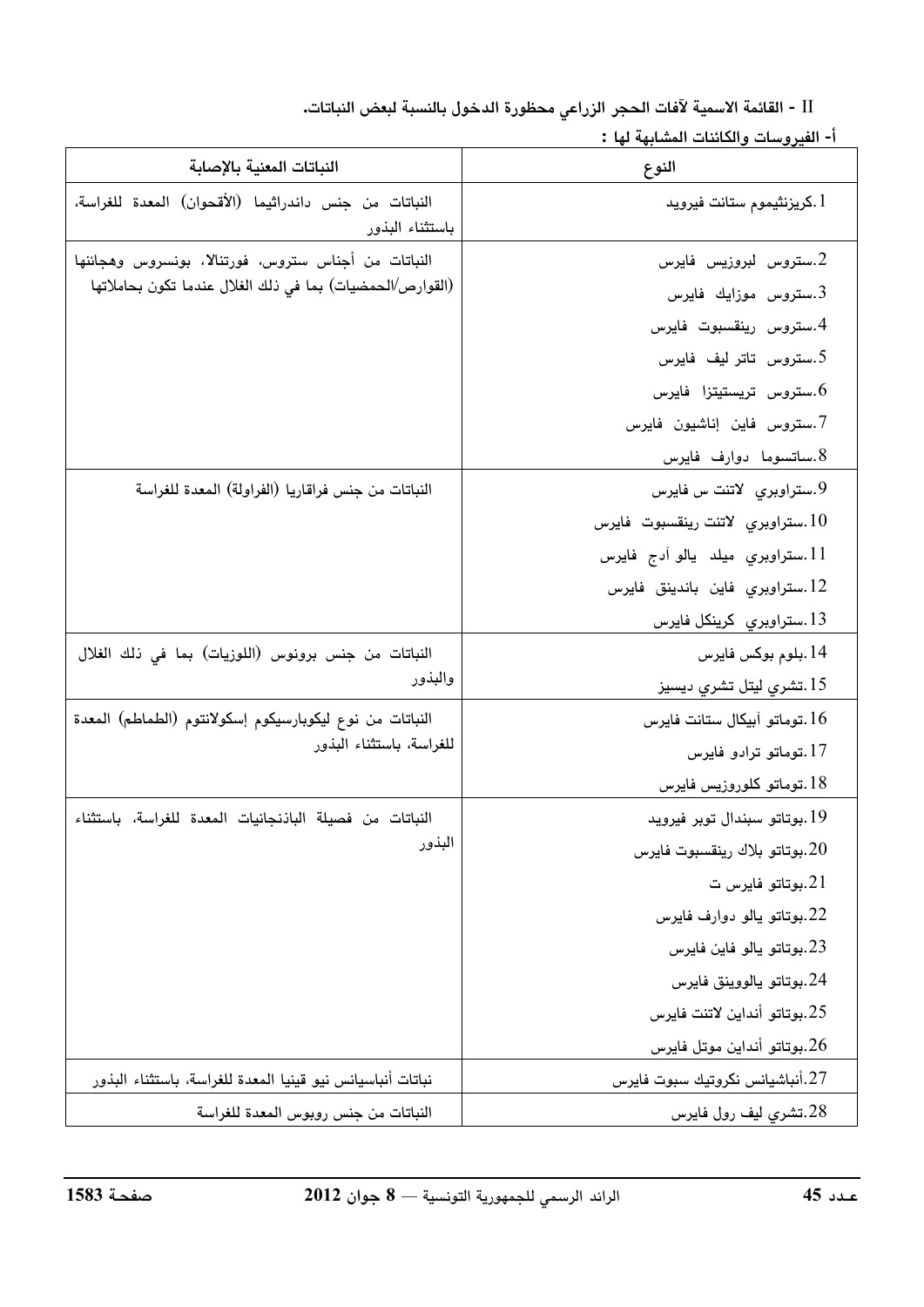\_\_ ب - البكتيريات والفيتوبلازمات **:** 

| النباتات المعنية بالإصابة                                   | النوع                                                                  |
|-------------------------------------------------------------|------------------------------------------------------------------------|
| النباتات من أجناس ستروس، فورتنالا، بونسروس وهجائنها         | 1 ليبارباكتار س ب (ستروس قرينينق)                                      |
| (القوارص/الحمضيات) بما في ذلك الغلال عندما تكون بحاملاتها   | سيتروس فاريقايتد كلوروزيس. $2\,$                                       |
|                                                             | 3.ليم ويتشز بروم فايتوبلازما (كنديداتوس فايتوبلازما                    |
|                                                             | أورونتيفوليا)                                                          |
|                                                             | 4.كزنتوموناص أكسونوبوديس سيتروميلو                                     |
|                                                             | 5.كزنتوموناص أكسونوبوديس سيتري                                         |
| <u>النباتات من جنس كوريلوس (الجوز)  بما في ذلك البذور</u>   | كزنتوموناص أربوريكولا كوريلينا.                                        |
| النباتات من جنس ديانثوس (القرنفل) باستثناء البذور           | 7.بيركولداريا كاريوفيلي                                                |
| النباتات من جنس فراقاريا (الفراولة) المعدة للغراسة باستثناء | 8.ستراوبري ويتشز بروم فايتوبلازما                                      |
| البذور                                                      | <u>9.كزنتوموناص فراقاري</u>                                            |
| بذور فصيلة النجليات                                         | 10.كورينبكتيريوم تريتيسي                                               |
|                                                             | كزنتوموناص ترانسلوسانس ترانسلوسانس. $1\,1\,$                           |
| بذور النوع زيا مائس (الذرة)                                 | <u>12 بانتويا ستيوارتيي ستيوارتيي</u>                                  |
| بذور النوع ماديكاقو ساتفا (الفصة)                           | 13.كلافيبكتار ميتشيقنانسيس أنسيديوزوس                                  |
| بذور الجنس فازيوليس (اللوبيا/الفاصوليا)                     | 14.كورتوبكتريوم فلاكومفاسيانس فلاكومفاسيانس                            |
|                                                             | 15.كزنتوموناص أكسنوبوديس فازيولي                                       |
| بذور النوع بيزوم (الجلبان/البازيلا)                         | 16.بسىودوموناص سرانقاي بيزي                                            |
| النباتات من جنس بوبولوس (الصفصاف) باستثناء البذور           | 17.كزنتوموناص بوبولي                                                   |
| النباتات من جنس برونوس (اللوزيات) بما في ذلك الغلال         | 18.بسودوموناص سيرانقي بارسيكاي                                         |
|                                                             | 19.كزانتوموناص أربوريكولا بروني                                        |
|                                                             | بيتش يالوز فايتوبلازما. $20\,$                                         |
|                                                             | 21.بيتش إيكس ديسيز فايتوبلازما                                         |
|                                                             | 22.بيتش روزات فايتوبلازما                                              |
| النباتات من نوع ليكوبارسيكوم إسكولانتوم (الطماطم) والجنس    | 23.كلافيباكتار ميتشيقنانسيس ميتشيقنانسيس                               |
| كابسيكوم (الفلفل) بما في ذلك البذور                         | 24.كزنتوموناص فزيكاتوريا                                               |
| النباتات من نوع صولانوم توبيروزوم (البطاطا)                 | 25.بوتاتو بوربل توب ويلت فايتوبلازما                                   |
|                                                             | كنديداتوس فايتوبلازما سولانى (بوتاتو ستولبور. $26\,$                   |
|                                                             | فايتوبلازما)                                                           |
| النباتات من جنس فيتيس (العنب) المعدة للغراسة، باستثناء      | 27.كنديداتوس فايتوبلازما فيتيس                                         |
| البذور                                                      |                                                                        |
| النباتات من جنس بيروس (الإجاص/الكومثري) المعدة للغراسة،     | 28."كنديداتوس فايتوبلازما بيري" (بير ديكلاين)                          |
| باستثناء البذور                                             |                                                                        |
|                                                             |                                                                        |
| عـدد 45                                                     | $12012$ الرائد الرسمي للجمهورية التونسية $\sim 8-8$ حوان<br>صفحـة 1584 |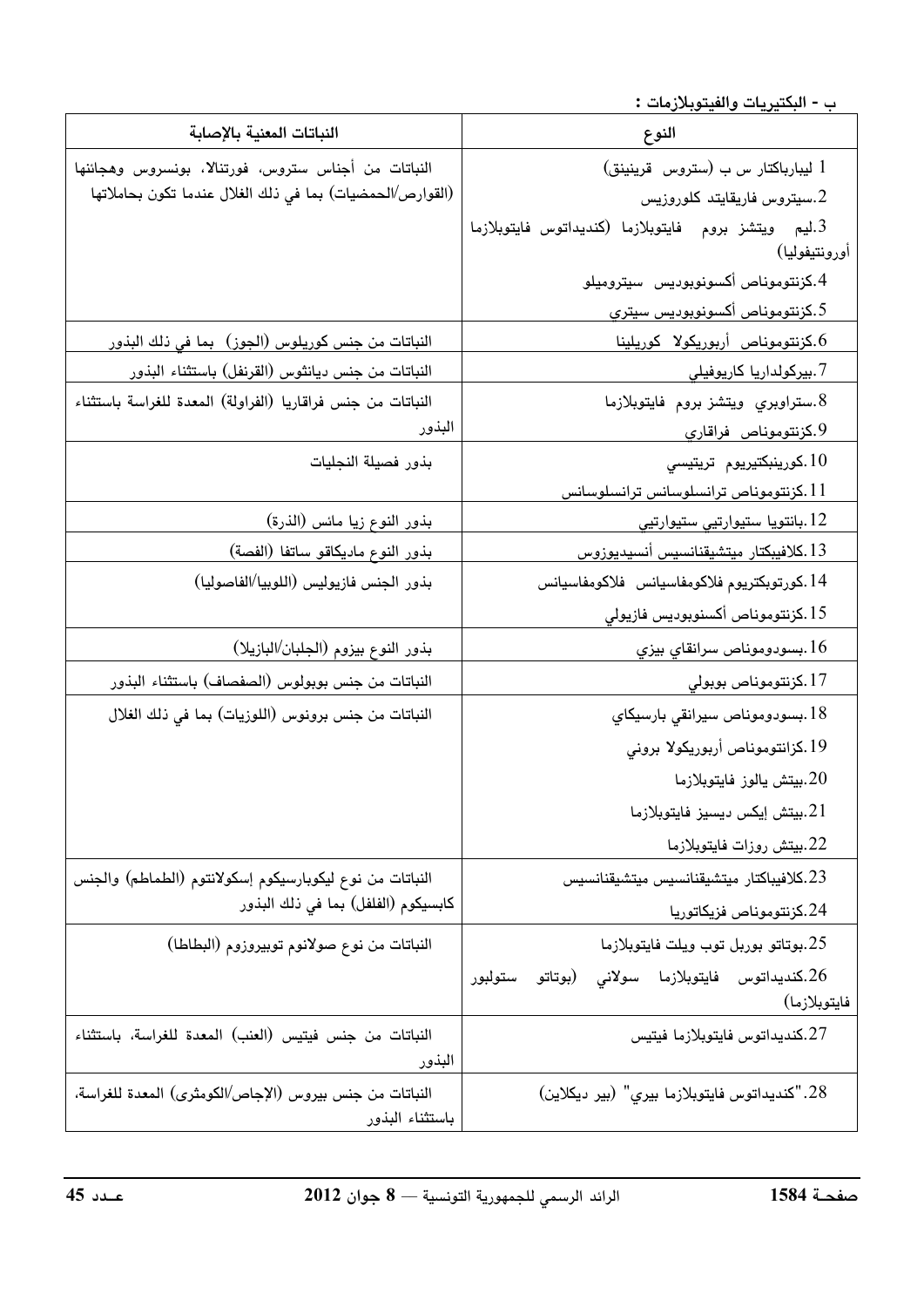ج - الفطريــات :

| النباتات المعنية بالإصابة                                     | النوع                                 |
|---------------------------------------------------------------|---------------------------------------|
| النباتات من جنس كاميليا (الشاي) المعدة للغراسة                | <u>ا .سیبورینیا کامیلیی</u>           |
| النباتات من جنس كريزونثيموم (الأقحوان) باستثناء البذور        | بوكسينيا هوريانا. $\,2$               |
| النباتات ومنتجات النباتات من أجناس ستروس، فورتنالا،           | 3.ألسينواي أوستراليس                  |
| بونسروس وهجائنها (القوارص/الحمضيات) المعدة للغراسة،           | 4.ألسينواي فاوسيتى                    |
| باستثناء البذور                                               | 5.فايرورامولاريا أنقولانسيس           |
|                                                               | 6.قینیاردیا سیتریکربا                 |
| النباتات من جنس كوبريسوس (السرول) وكل أجزاء هذه<br>النباتات   | 7.جيمنوسبورنجيوم كلافيباس             |
| النباتات من جنس ديانثوس (القرنفل) باستثناء البذور             | 8.فيالوفورا سناريسانس                 |
| النباتات من جنس فراقاريا (الفراولة) باستثناء البذور           | 9.كوليتوتريكوم أكوتاتوم               |
|                                                               | فيتوفتورا فراقاري فراقاري. $10$       |
| النباتات من جنس قلاديولوس (الدلبوث)                           | 11.أوروميساس ترنسفارصاليس             |
| بذور الصوجا/الصويا                                            | 12.فيتوفتورا ميقاسبرما  قليسيناي      |
| النباتات من جنس قوسيبيوم (القطن) بما في ذلك البذور            | 13.قلوميريلا قوسيبيي                  |
|                                                               | 14.باكتينوفورا قوسيبيالا              |
| النباتات من جنس جونيبيروس (العرعار) وكل أجزاء هذه<br>النباتات | 15. جيمنوسبورنجيوم يماداي             |
| النباتات من نوع زيا مائس (الذرة) بما في ذلك البذور            | 16.ستينوكاربلا ماكروسبورا             |
|                                                               | <u>17.ستینوکاربلا مایدیس</u>          |
| النباتات من أجناس بيرروس ومالوس (التفاحيات) وكل أجزاء         | 18.ألترناريا مالي                     |
| هذه النباتات بما في ذلك الغلال وباستثناء البذور               | 19.بوتريوسفاريا بيرانجيريانا بيريكولا |
| النباتات من جنس بيلارقونيم (الجيرانيوم) باستثناء البذور       | بوكسينيا بيلارقونيي زوناليس. $20\,$   |
| النباتات من جنس بينوس (الصنوبر) وكل أجزاء هذه النباتات        | 21.أتروبيليس بينيكولا                 |
|                                                               | 22.أتربيليس بنيفيلا                   |
|                                                               | 23.كرونارسيوم كوليوسبوريوداس          |
|                                                               | 24.كرونارسيوم كامندراي                |
|                                                               | 25.كرونارسيوم كمبتونياي               |
|                                                               | 26.كرونارسيوم فوزيفورماي              |
|                                                               | 27.كرونارسيوم همالايناساي             |
|                                                               | 28.كرونارسيوم كمتشاتيكوم              |
|                                                               | 29.أندوكرونارسيوم هاركنيسيي           |
|                                                               | 30.میکوسفاریلا دارنیسیی               |
|                                                               | ميكوسفاريلا جيبسونيى. $31\,$          |
| النباتات من جنس بلاتانوس (البلاطان) باستثناء الغلال والبذور   | 32.سيراتوسيستيس فامبرياتا بلاتاني     |
| النباتات من جنس برونوس (اللوزيات) بما في ذلك الغلال           | 33.أبيوسبورينا موربوزا                |
| النباتات من جنس كيركوس (البلوط) وكل أجزاء هذه النباتات        | 34.سيراتوسيستيس فاقاسياروم            |
|                                                               | 35.فیتوفتورا سینامومی                 |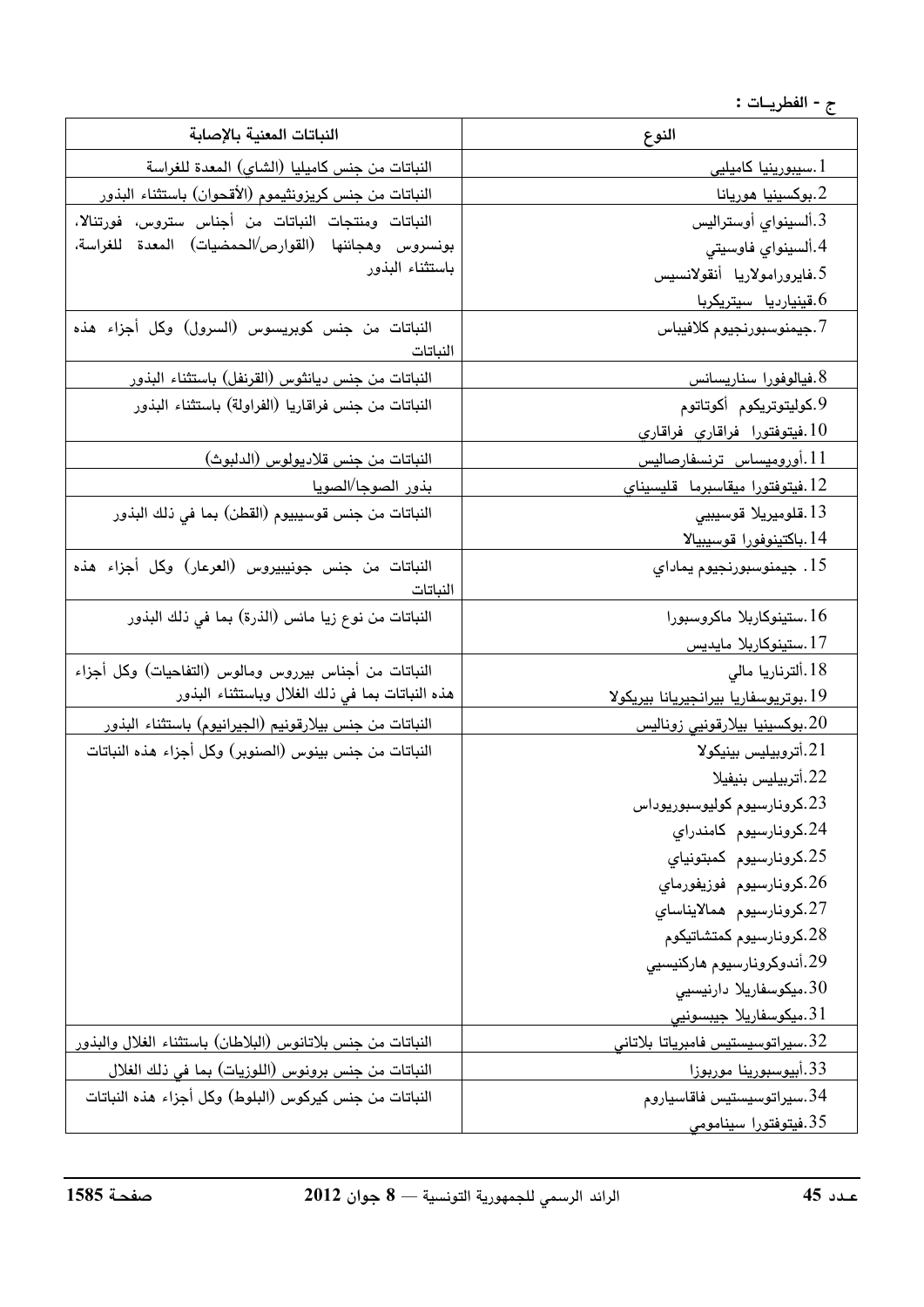| النباتات المعنية بالإصابة                                   | النوع                          |
|-------------------------------------------------------------|--------------------------------|
| النباتات من جنس روبوس باستثناء البذور                       | 36.فيتوفتورا فراقارياي روبي    |
|                                                             | فيتوفتورا فراقارياي فراقارياي  |
| النباتات من نوع صولانوم توبيروزوم (البطاطا) باستثناء البذور | 37.فوما أقزيقوا فوفيتا         |
|                                                             | 38.سبتوريا ليكوبرسيسي مالقوتيي |
|                                                             | 39.سانكيتريوم أندوبيوتيكوم     |
|                                                             | 40.فوما أنديجينا               |
| بذور الجنس تريتيكوم                                         | 41.تليسيا كنتروفيرسا           |

## د - النيماتـودات :

| النباتات المعنية بالإصابة                                   | النوع                        |
|-------------------------------------------------------------|------------------------------|
| النباتات من جنس أناناص (الأناناص) المعدة للغراسة            | <u>ا .روتيلانکولوس س ب ب</u> |
| النباتات من جنس فيكوس (التين) المعدة للغراسة                | 2.ھیت <u>یرودیرا فیسی</u>    |
| النباتات من فصيلة النجليات بما في ذلك البذور                | 3.أنقين <u>ا س ب ب</u>       |
| النباتات من جنس هومولوس (الجنجل) المعدة للغراسة             | 4. هیتیرودیرا  هومیلی        |
| النباتات من نوع أوليا أوروبيا (الزيتون) المعدة للغراسة      | 5.تيلانكولوس سوميبينيترانس   |
| النباتات من جنس فيتيس (العنب) المعدة للغراسة                |                              |
| النباتات من نوع صولانوم توبيروزوم (البطاطا) باستثناء البذور | قلوبوديرا باليدا. $6\,$      |
|                                                             | 7.قلوبوديرا رستوكيانسيس      |
| النباتات من جنس فراقاريا (الفراولة) المعدة للغراسة          | 8.أفيلانكويداس باسيى         |
|                                                             | 9.أفيلانكويداس ريتزيمابوزي   |
|                                                             | 10.أفيلانكويداس فراقارياي    |

## هـ - الحشرات والأكاروسات بجميع أطوار نموها :

| النباتات المعنية بالإصابة                                                                   | النوع                                                                                                                                                                                                                                                                                              |
|---------------------------------------------------------------------------------------------|----------------------------------------------------------------------------------------------------------------------------------------------------------------------------------------------------------------------------------------------------------------------------------------------------|
| النباتات من أجناس ستروس، فورتنالا، بونسروس وهجائنها<br>(القوارص/الحمضيات) بما في ذلك الغلال | 1.ألوروكانتوس سبينيفيروس<br>2. ألوروكانتوس وقليمى<br>3.أونيديالا سيترينا<br>4.ديافورينا سيتري<br>6.ھيشيمونوس فيسيتيس<br>6.لوفولوكسبيس جابونيكا<br>7.بيزوتريبس كيليانوس<br>8.سيرتوتريبس أورانسيي<br>9.سيرتوتريبس سيتري<br>سيرتوتريبس دورساليس $10\,$<br>11.أوناسبيس سيتري<br>12.أوناسبيس يانونانسيس |
|                                                                                             | 13.توكسوبتيرا سيتريسيدا                                                                                                                                                                                                                                                                            |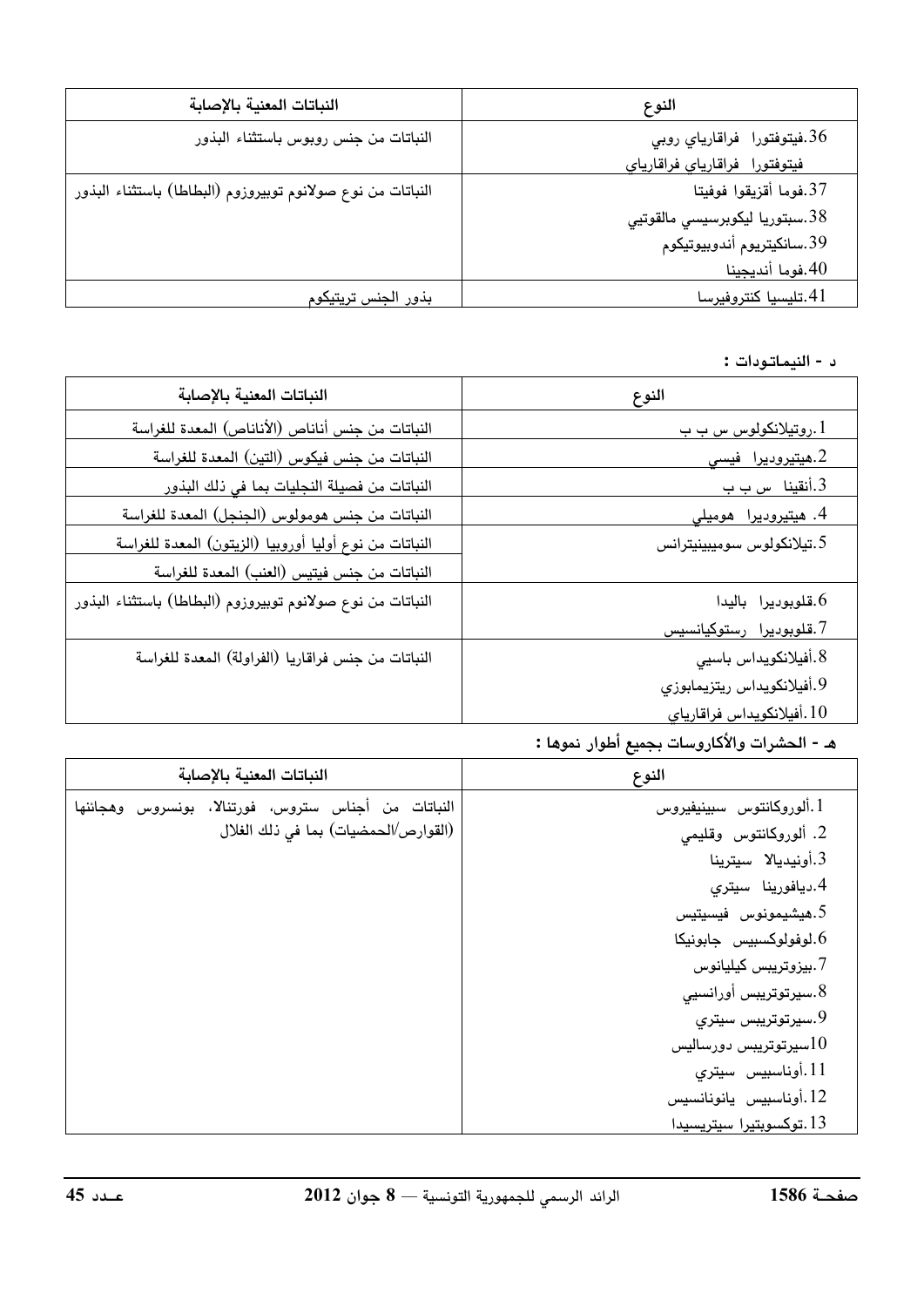| النباتات من نوع سيراتونيا سيليكا (الخروب) باستثناء البذور        | 14.تريوزا أريتراي             |
|------------------------------------------------------------------|-------------------------------|
|                                                                  | 15. كزيلوسنادروس كراسيوسكولوس |
| النباتات وكل أجزاء هذه النباتات من جنس كوبريسوس<br>(السرول)      | 16. أوليقونيكوس بارديتوس      |
| النباتات وكل أجزاء هذه النباتات من جنس أوكاليبتوس                | 17. كيليكوماديا فالديفيانا    |
| (الكالتوس)                                                       | 18.كتيناريتاينا سباتولاتا     |
|                                                                  | 19.كتيناريتاينا أوكاليبتيى    |
|                                                                  | قونېتيروس سكوتيلاتوس. $20\,$  |
|                                                                  | ميقاستيقموس س ب ب. $21\,$     |
|                                                                  | 22.كوادراستيكديلا نوفا        |
| النباتات من جنس فراقاريا (الفراولة) باستثناء الغلال              | 23.أنتونوموس بيزينيفار        |
|                                                                  | 24.أنتونوموس سنياتوس          |
| النباتات من جنس قوسيبيوم (القطن) بما في ذلك البذور               | 25.أنتونوموس قرانديس          |
| النباتات من جنس بيلارقونيم (الجيرانيوم) باستثناء البذور          | 26. كاسيرايوس مارشالى         |
| النباتات وكل أجزاء هذه النباتات من جنس بينوس (الصنوبر)           | 27.داندروكتونوس أدجانكتوس     |
|                                                                  | 28. داندروكتونوس بريفيكوميس   |
|                                                                  | 29. داندروكتونوس بونديروزاي   |
|                                                                  | داندروكتونوس فرنتاليس . $30$  |
|                                                                  | 31. داندروكتونوس روفيبنيس     |
|                                                                  | 32. داندروکتونوس میکانس       |
|                                                                  | 33. داندروكتونوس كنفوزوس      |
|                                                                  | 34.قناتوتريكوس سولكاتوس       |
|                                                                  | 35.إيبس أميتينوس              |
|                                                                  | 36.إيبس سامبراي               |
|                                                                  | 37.إيبس كنفوزوس               |
|                                                                  | 38.إيبس كاليقرافوس            |
|                                                                  | 39. إيبس قرانديكوليس          |
|                                                                  | 40. إيبس ليكونتاي             |
|                                                                  | 41. إيبس بيني                 |
|                                                                  | 42. إيبس بلاستوقرافوس         |
|                                                                  | 43.إيبإيبس ساكسدونتاتوس       |
|                                                                  | 44.إيبس تيبوقرافوس            |
|                                                                  | 45.ماتسوكوكوس فايتوديى        |
|                                                                  | 46. بيسوداس كاستانيوس         |
|                                                                  | 47.بيسوداس نيمورانسيس         |
|                                                                  | 48.بيسوداس ستروبي             |
|                                                                  | 49. بيسوداس تارميناليس        |
|                                                                  | تومیکوس مینور. $50\,$         |
| النباتات من جنس برونوس (اللوزيات) بما في ذلك الغلال              | 51.كونوتراكيلوس نينوفار       |
| صفحة 1587<br>$2012$ الرائد الرسمي للجمهورية التونسية $-8-8$ حوان | عدد 45                        |